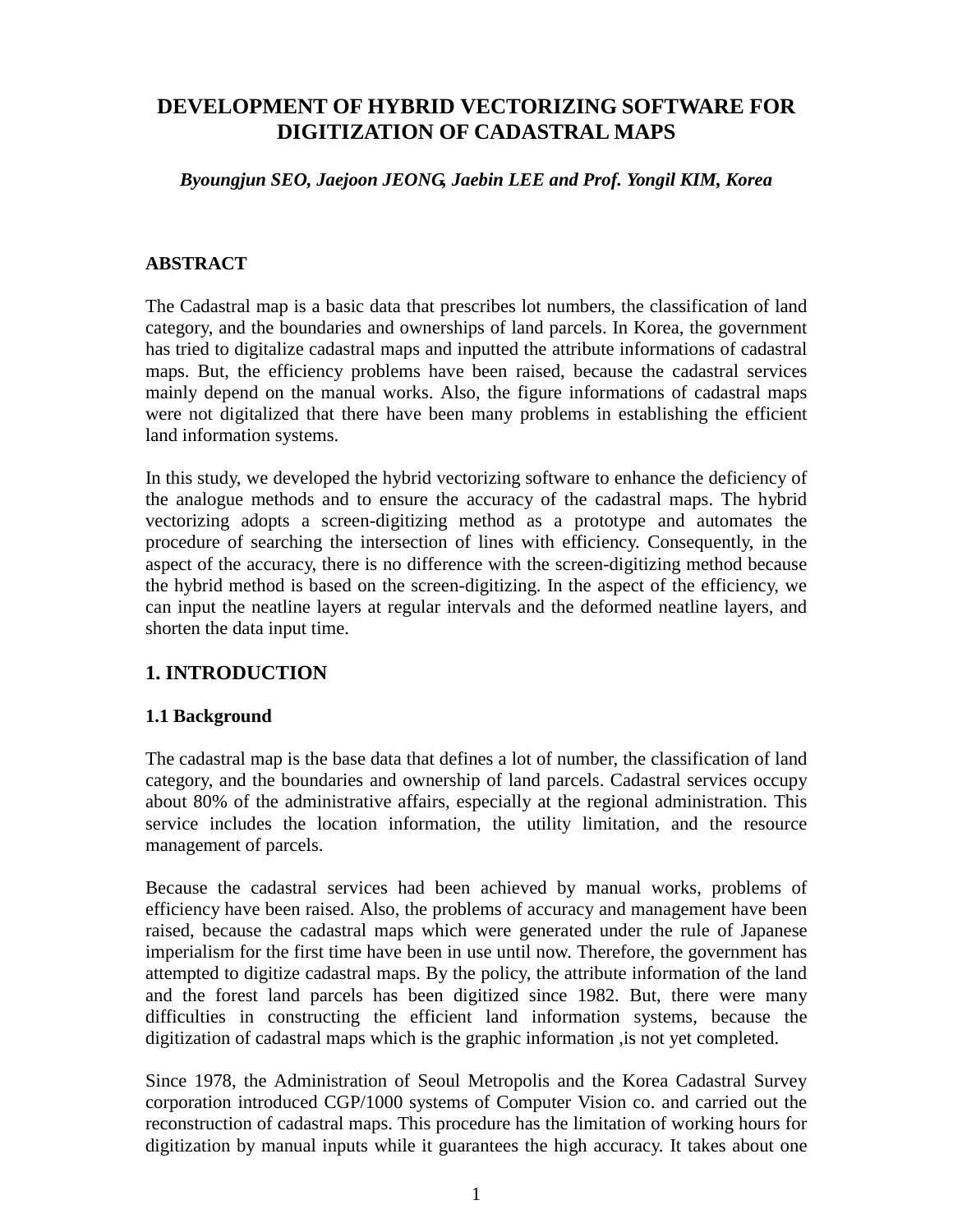day to input a cadastral map of 1/600 scale. Therefore, we need 57 years for digitization of 720,000 sheets of cadastral maps, assuming 270 working days per one year and that the number of CGP/1000 systems are 50. Thus, we can say that the digitization of all the cadastral maps is impossible without introducing new input methodology.

To overcome the weakpoints of manual input method, screen digitizing and automated input method can be introduced. Merits of these methods are that the original data is not changed, because all the processes are applied to the scanned cadastral maps. But the screen digitizing method has no advantage of shortening the input time compared to the manual input method, and the automated vectorizing method has the different result in the number and position of vectors as in the original data. Besides, it can be influenced by the quality condition of the map. Therefore, these two methods cannot be the efficient tools in digitizing the cadastral maps. Though there were numerous attempts to induce the automated vectorizing for the digitization of the cadastral maps, the automated vectorizing methods could not be adopted because it could not satisfy the accuracy needed in the cadastral maps and these works are closely related with the property rights of the people.

### **1.2 The scope and methodology**

In this study, considering the characteristics that the cadastral maps can't allow for the error, we developed the precise vectorizing tools, and the methodology of shortening the input time to increase the operation efficiency. Therefore, the vectorizing tools are based on the screen digitizing to insure the resultant accuracy, and we developed the hybrid type vectorizing method which automated the look-up procedure of intersection points with the line searching algorithm to increase the operation efficiency. We developed and realized the line searching algorithm which best fit for the characteristics that all lines on the cadastral maps are straight lines, which link the points determined by the actual field survey. And many functions that can provide convenience in the screen digitizing procedure with the operator were attached to the vectorizing tool.

The constitution of this paper is as followings. We raised problems of existing vectorizing systems in section 2, and described the methodology for developing the hybrid vectorizing tools in section 3. In section 4, we tested the accuracy and efficiency of this approach. Finally, the conclusion and further researches were presented.

### **2. PROBLEMS OF THE EXISTING VECTORIZING METHOD**

The methods for the digitization of cadastral maps could be classified as three categories. These are the manual input method using the mapping table, the screen digitizing method using scanned cadastral maps on the CRT screen, and the automated input method by the use of line detection algorithms. Following sections describes the problems of each method.

#### **2.1 The manual input method**

Compared with other methods, the vector products from the manual input method using mapping digitizers guarantee the high accuracy. When reading coordinates from a digitizing table, the resultant accuracy is infulenced by the personality, the degree of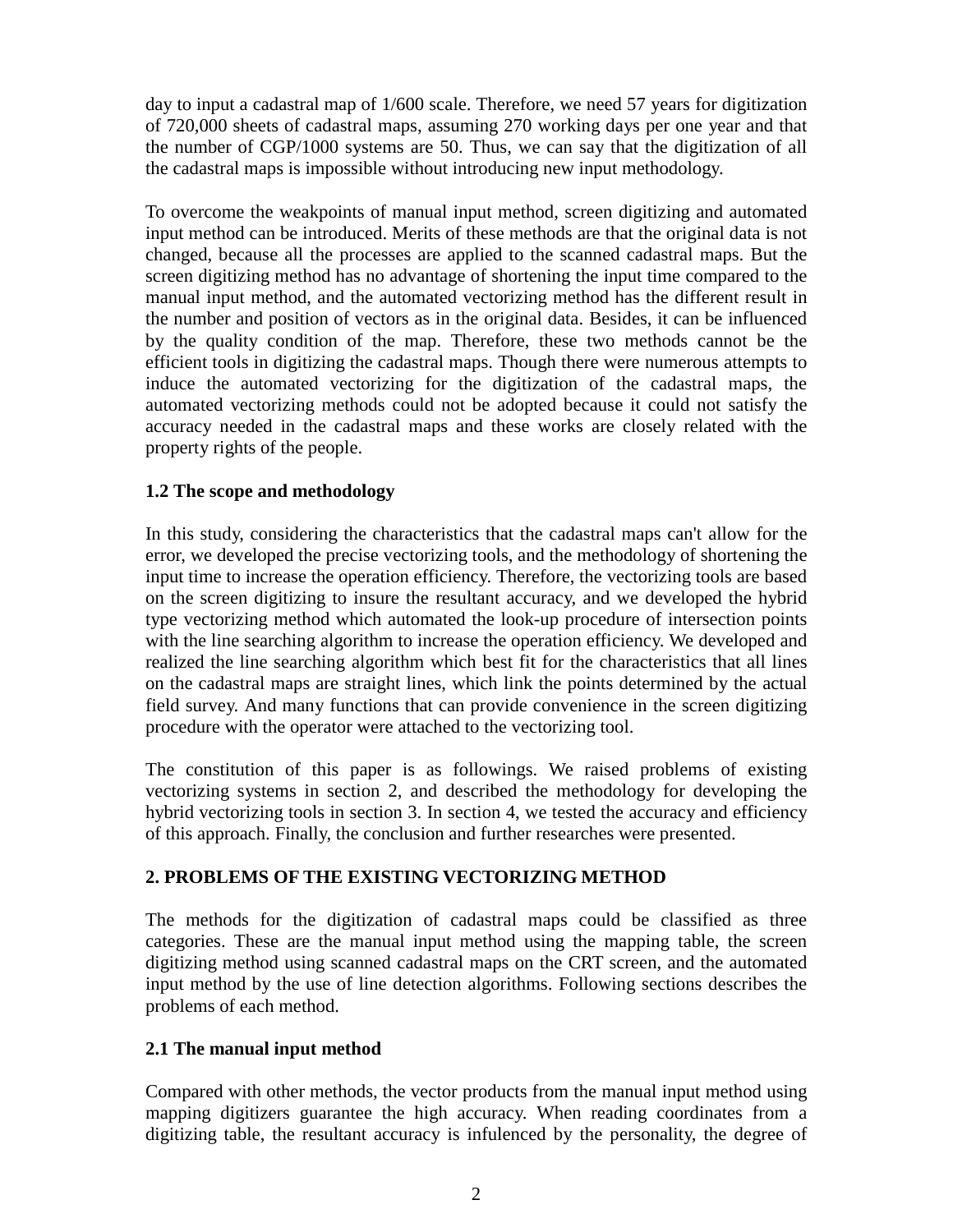skillfulness, and the mental state of the operator. Therefore, the resultant accuracy can be varied. And there is a fault that the temperature and humidity of a operation room can affect map sheets and the reference coordinates can be changed. Besides, it need so much time for digitizing that this methods are inapplicable to the digitization of cadastral maps.

### **2.2 The screen digitizing method**

The screen digitizing method had advantages that the original data is not changed during the operations and that there are no limitation of devices. Lastly, the accuracy can be guaranteed as the manual input method. But in this method the operator has to locate the parcel boundaries with the moving pointer on a computer screen manually as in the former method. If there are extensive parcels in the scanned cadastral map or the scanned resolution is very high, the amount of works for an operator increases. Consequently, this method cannot be appropriate for the vectorization of cadastral maps.

# **2.3 The automated input method**

The automated vectorizing with the line searching algorithm are mainly utilized in the area of the map management and developed for the efficient digitization of already existing map sheets. Digitization of map sheets which are in good state can be fully automated, and incorrect locations and inputs of vectors can be revised with the digitizing operation on a computer screen.



<Figure 1> The vectorizing result using the fully automatic method



<Figure 2> The problems of the fully automatic method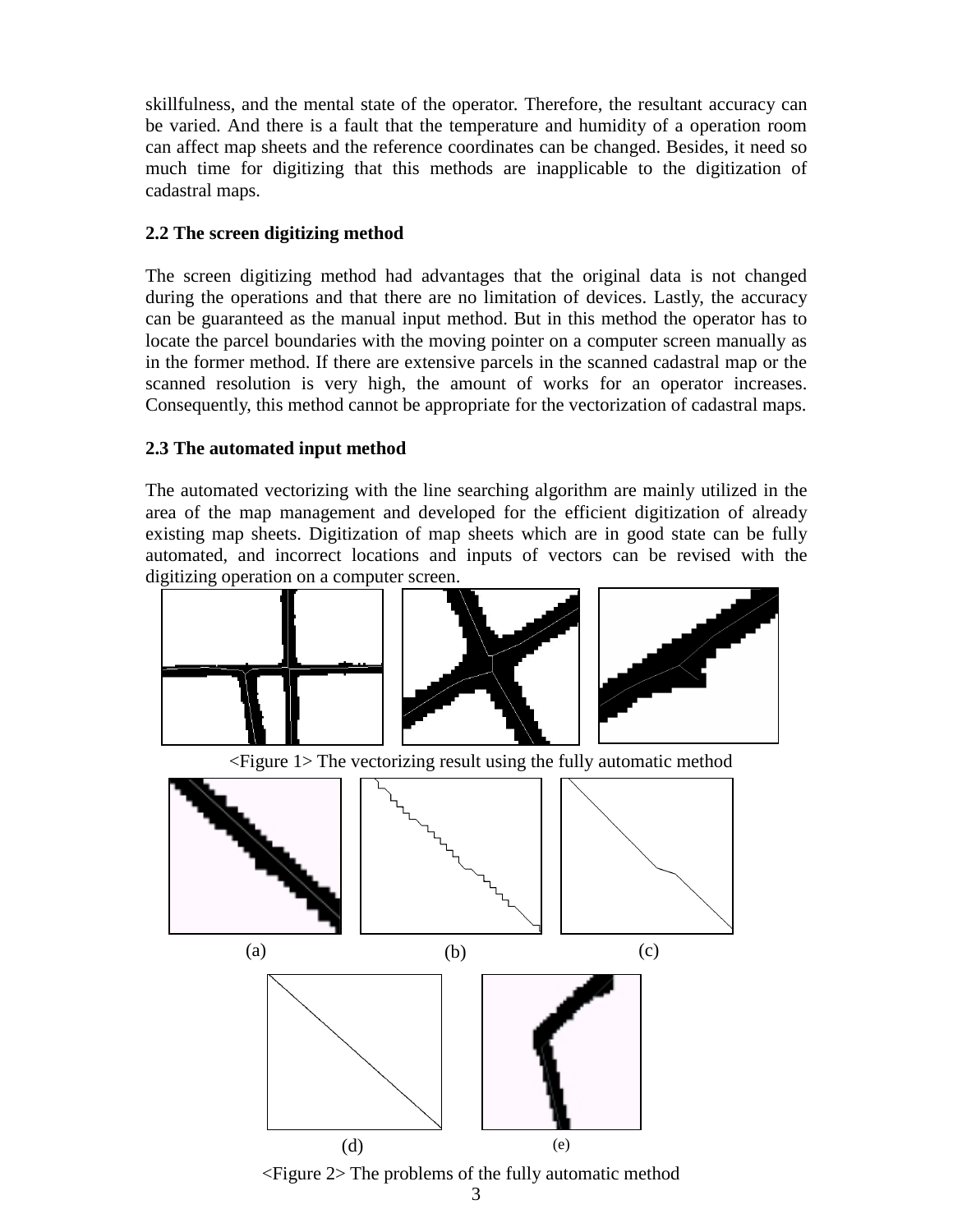Though it can speed up the overall processes, the accuracy of products cannot be secured and the confidence level of the result from the pattern recognition techniques is low. In the addition, if the maintenance state of a map sheet is not good, automated processes cannot be continued. Generally, a line thinning procedure is performed before the line searching algorithm. These resulting vectors have focuses on a line itself, but lines on the cadastral map are just the linkage of points and have no sense of its own. Therefore, difficulties in the automated vectorizing algorithms are that it cannot locate the significant points on cadastral maps. <Fig. 1&2> shows the result from the commercial vectorizing software. From <Fig.1>, we can see so many redundant vectors, so some softwares settled these problems with the generalization algorithm(see Fig. 2). But this process usually cannot locate the position of lines correctly. In  $\langle$  fig. 2(a)>, the thicker line indicates a scanned line and the thinner line shows the vector that is to be digitized.  $\langle$ Fig. 2(b) $>$  shows the primitive results after the execution of a commercial software and  $\langle Fig. 2(c) \& 2(d) \rangle$  shows the final result of a generalizing procedure. As shown, all vectors in  $\langle$ Fig. 2(b), 2(c), &2(d) $>$  are different with the vectors shown in  $\langle Fig. 2(a)\rangle$  in their numbers and locations. Their inappropriateness was shown in  $\langle Fig. 1(a)\rangle$  $2(e)$ .

#### **3. DEVELOPMENT OF THE HYBRID VECTORIZING METHOD**

In this study, considering the vectorizing efficiency and the characteristics that the cadastral maps don't allow for the error, we developed the hybrid vectorizing tools. It was based upon the screen digitizing and automated the look-up procedure of intersection points with the line searching algorithm, otherwise the operator should seek them inconveniently(see  $\langle Fig. 3\&4\rangle$ ). For this purpose, we developed the new line searching algorithm fitted for the vectorizing of cadastral maps and many tools were added to relieve the operator of his discomfort. The Microsoft Visual C++ was used for the software development.



<Figure 3> The procedure of the developed software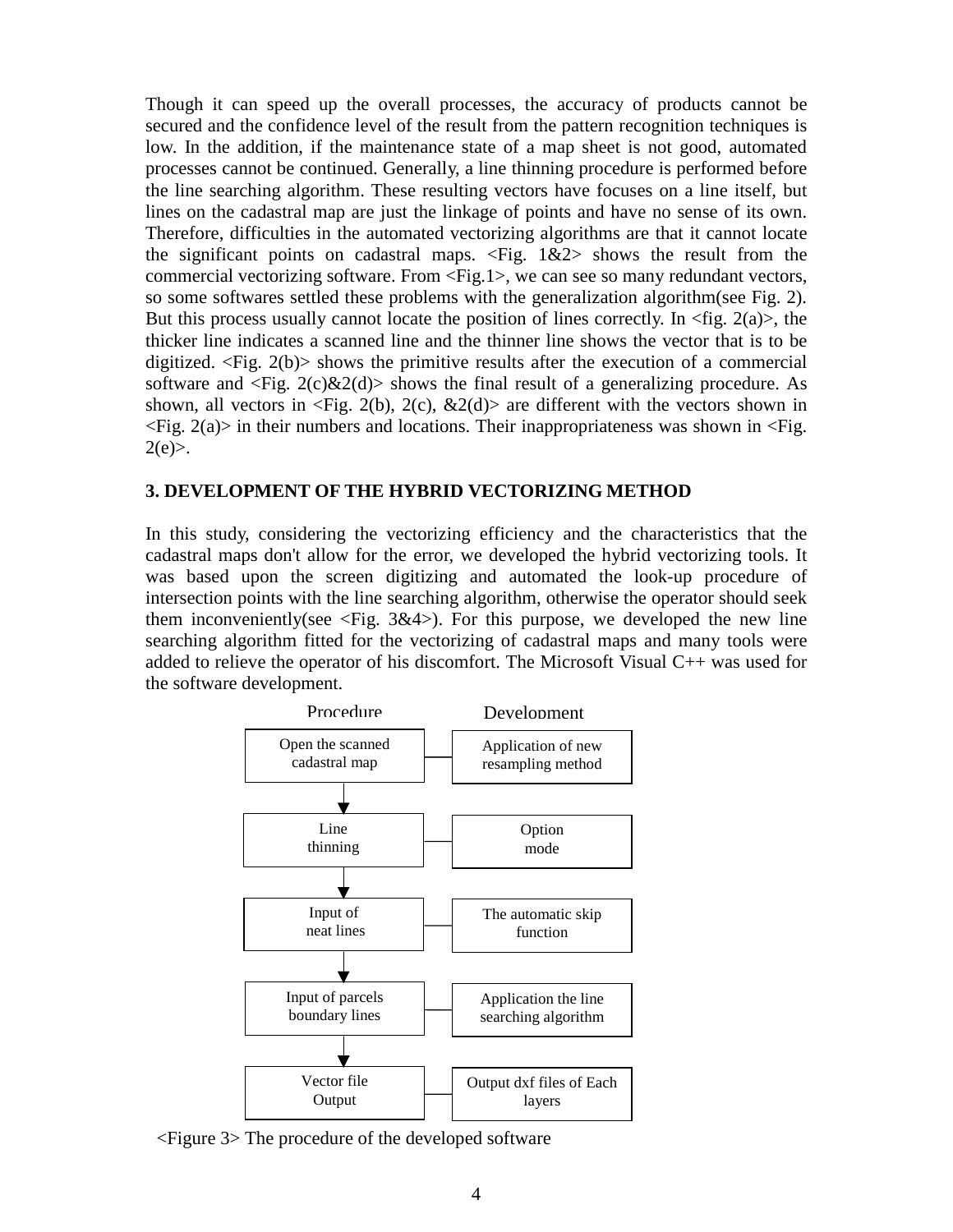

<Figure 4> The processing window

#### **3.1 Application of the new resampling method**

Scanning gives the basic data for all of the vectorizing procedures. Scanned cadastral maps can be accessed with the open menu whatever its format is. In this procedure our new resampling method is applied. When a cadastral map is scanned at the resolution of 400 dpi, the raster image is larger than 8000×7000 pixels. So, in the general image processing software, lines in the cadastral map can't be seen in a scaled-down image. In <Fig. 4>, the left is a cadastral map resampled within 600 pixels. Because it plays the role of an index map in the vectorizing procedure, we applied the new resampling method to provide an operator clear-cut lines. <Fig. 5> shows the resampled result of 11000×9000 pixels image.  $\langle$ Fig. 5(a)> is the result using our software, and  $\langle$ Fig. 5(b)> is the scaled-down image of a general image processing software.



(a) The scaled-down image using the new resampling method



(b) The scaled-down image using the general image processing software

<Figure 5> Application the new resampling method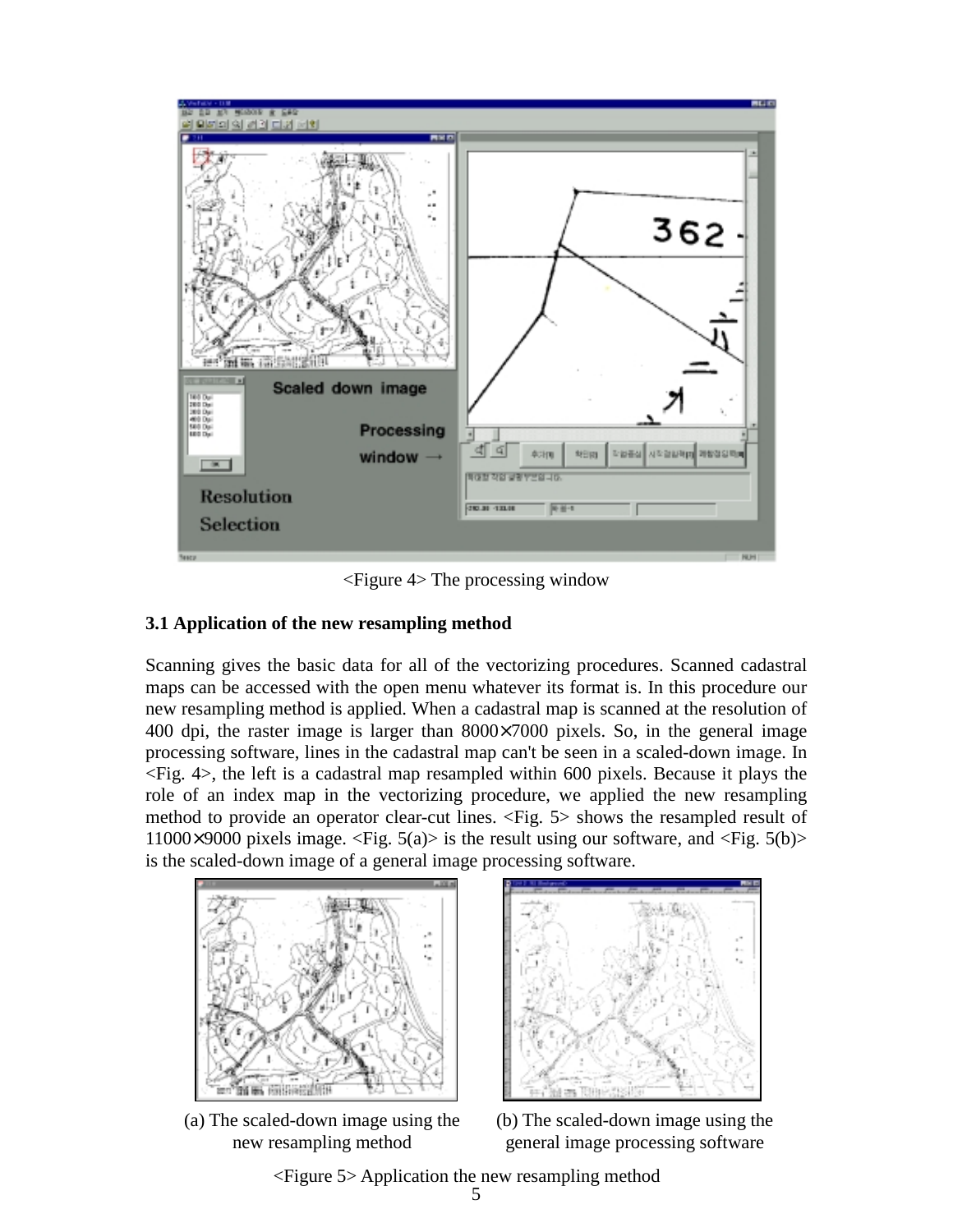### **3.2 Line thinning**

Line thinning algorithms are widely used in areas such as identifying characters and a fingerprints, a circuit board manufacturing, and etc.. The purpose of it is to minimize the amount of data for the automatic recognition of patterns in the image.

In the development of a vectorizing software, the thinning process is not necessary. But the resultant image created from the thinning algorithm gives more chances for the point which determine boundaries of parcels to be located nearer than the result without it. So, this can offer the convenience to the user.

Algorithms used in this study is the parallel thinning algorithm using weighted-value which is robust to the noise and provides good quality. While other thinning algorithms have the distorted results around the intersection points, this algorithm has less distorted results around the intersection point and the broken points which is the linear features mainly used in the cadastral map.

Followings are the procedures of the thinning algorithm proposed in this study.

- Step 1. Determine the weight of each black pixel.
- Step 2. Each of the exterior pixels has a weight of K. If the eliminating condition is satisfied then, it is eliminated.(Including the case that the weight is 9)
- Step 3. Determine the weight of each black pixel.
- Step 4. The exterior pixels has each weights as K.
- Step 5. Repeat the step 3 and 4, until there are no black pixels which satisfy the eliminating condition.

### **3.3 Automatic line searching algorithm.**

As formerly mentioned, the manual input method has the problem of efficiency and the fully automatic vectorizing method has the problem that it can't guarantee the accuracy. Because the cadastral map is related with the individual right of property, the vectorizing method using allowable errors can't be used in vectorizing. Also, because the lines in the cadastral map just connect the points, the lines has no sense of itself. Only the points i.e. the intersection points of lines is the element composing the parcels. Therefore, to minimize the allowable error we developed the hybrid vectorizing method.

Automatic line searching algorithm is as followings.

- Step 1. Input manually the broken points and the intersection points.
- Step 2. Input the indicative points(the direction of vectorizing) on the lines in cadastral maps.
- Step 3. Calculate the inclination between the intersection points and the indicative points or the broken points. And determine the shape of template to be used.
- Step 4. If the line thinning process isn't used, the center of line is controlled to coincided with the center of a template. And recalculate the inclination of the indicative direction of template.
- Step 5. Move the template along to the line using the direction determined from step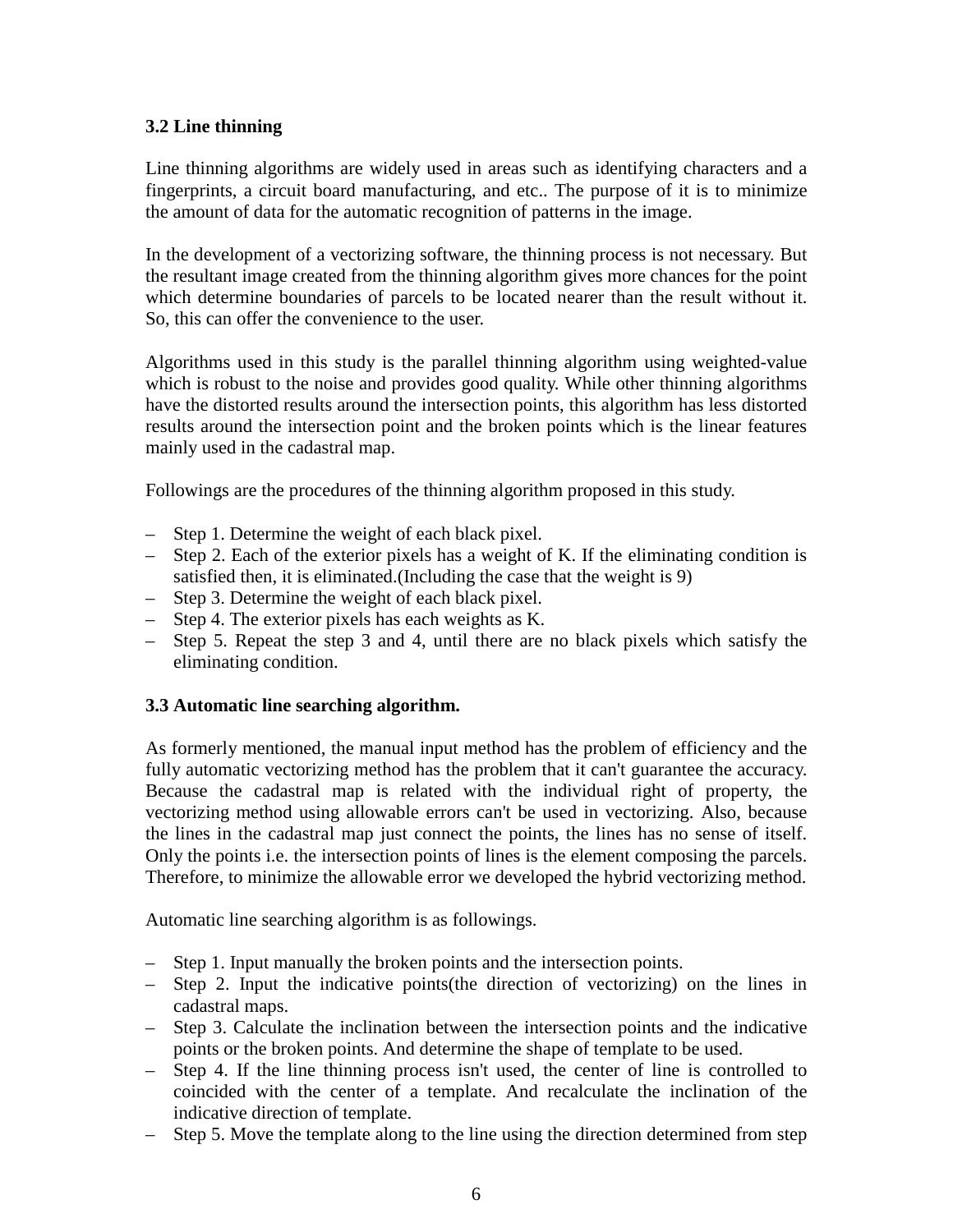2, the shape of template from step 3, and the inclination from step 4. If the value of 0 exists at both extremities of a template, then it is considered as the broken point or the intersection point. And stop the advance of a template, and wait for the user input.

In step 3, according to the inclination between the broken point or intersection point and the indicative point the rule of determining the shape of a template is as followings. In <Fig. 6>, the center of the coordinates is the point inputted by user. If the inclination has the value between -1 and 1, then we use the vertical shaped template. If the inclination has the value more than 1 or less than  $-1$ , then we use the horizontal shaped template. The length of template is determined from the scanned resolution. The higher the resolution is(the thicker the line is) , the longer the length of template is.



<Figure 6> Determining the template using in the automatic line searching algorithm

Step 4 is the stage that locate the template correctly on the line and recalculate the direction of searching.(see  $\langle Fig. 7 \rangle$ ) Firstly, the template is located on the line at random. Calculate the drift between the center of the template and the center of line, and move the template by the amount of the drift. Then, the center of the template shall coincide with and the center of line. Also, the inclination between this center and the formerly inputted point is the moving direction of the template. If the line thinning is done, there is no need for step 4.



<Figure 7> The procedure of the automatic line searching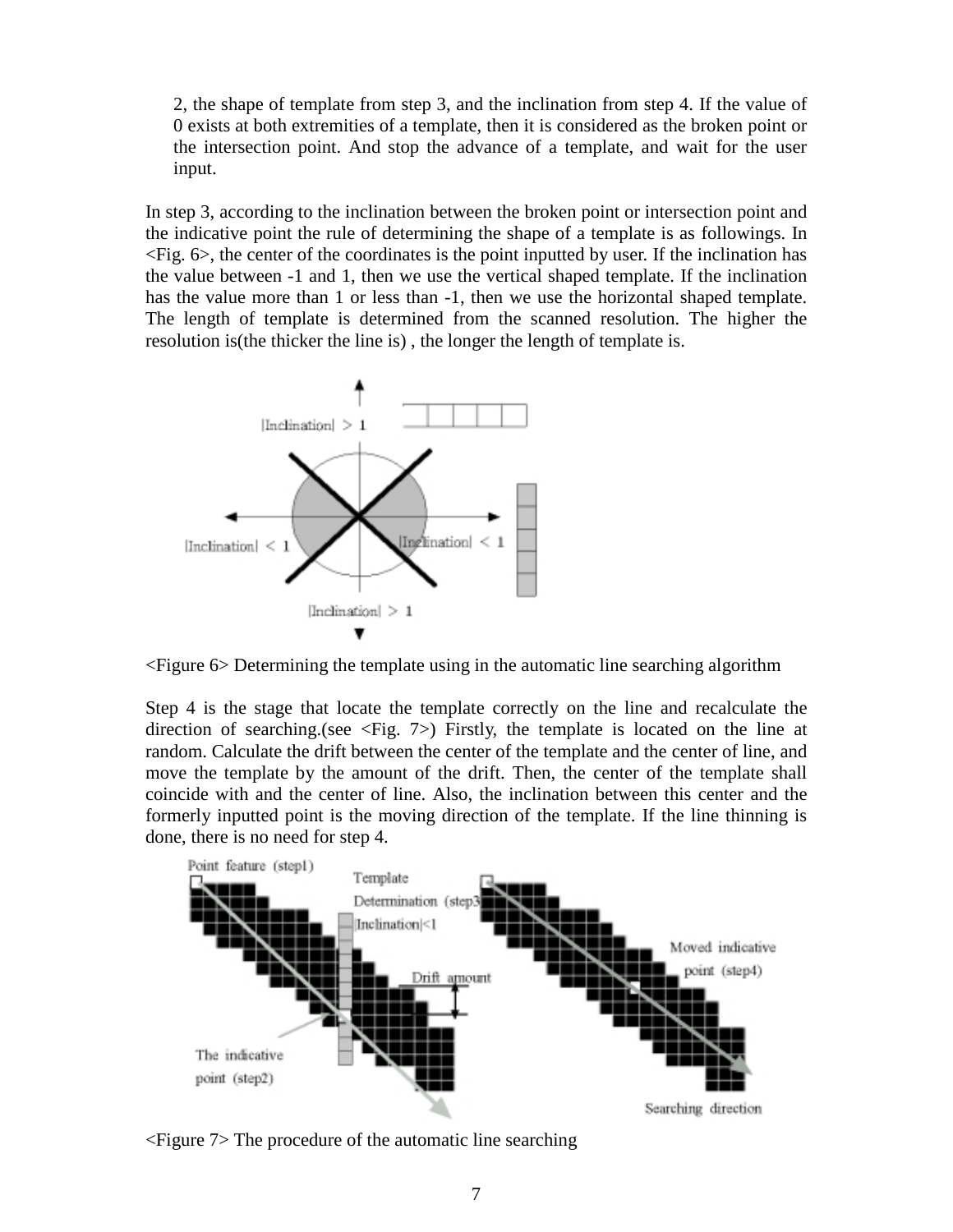In step 5, the template moves according to the defined rules, and the broken point and the intersection point are automatically found and appear on the screen. When moving the template, it is monitored whether the value of 0 exists at both extremes in the template or not. If the value of 0 exists, then it will stop moving the template and show the message that the broken point and the intersection point are found. <Fig. 8> shows the example that the template is stopped.



<Figure 8> The procedure of determining the intersection point using the automatic line searching

The user can input the accurate point among these points. To find the more accurate point, the thinning procedure need to be performed.

The advantage of this algorithm is that it need less computing time and can detect the broken point in an acute angle, which could not be done in a fully automatic process. Moreover, vectorizing is possible in the case that the boundary of parcels are broken.

#### **3.4 Input and saving layers**

To computerize cadastral maps, 7 layers should be digitalized.(Gr: lattice point, Jm: land category, Jp: lot number, Li: boundary line, Po: matching reference point, Qu: neat line) But, layers to be digitized in the vectorizing program are the boundary line layer and the neat line layer.

The neat line layer is used to correct the distortion of the cadastral map after performing the vectorizing. The neat line of the cadastral map are composed of 4 straight lines. But, because of the distortion of the map sheet program require the user's input at the pixel corresponding to 3-4 cm. Also we used the line detection algorithm to update the vectors in the case that the map boundary line isn't rectilineal. Therefore, the number of input vector at one side of neat line is 10.

The inputted vector data is saved as a dxf file format, and it can hold the information of the layers.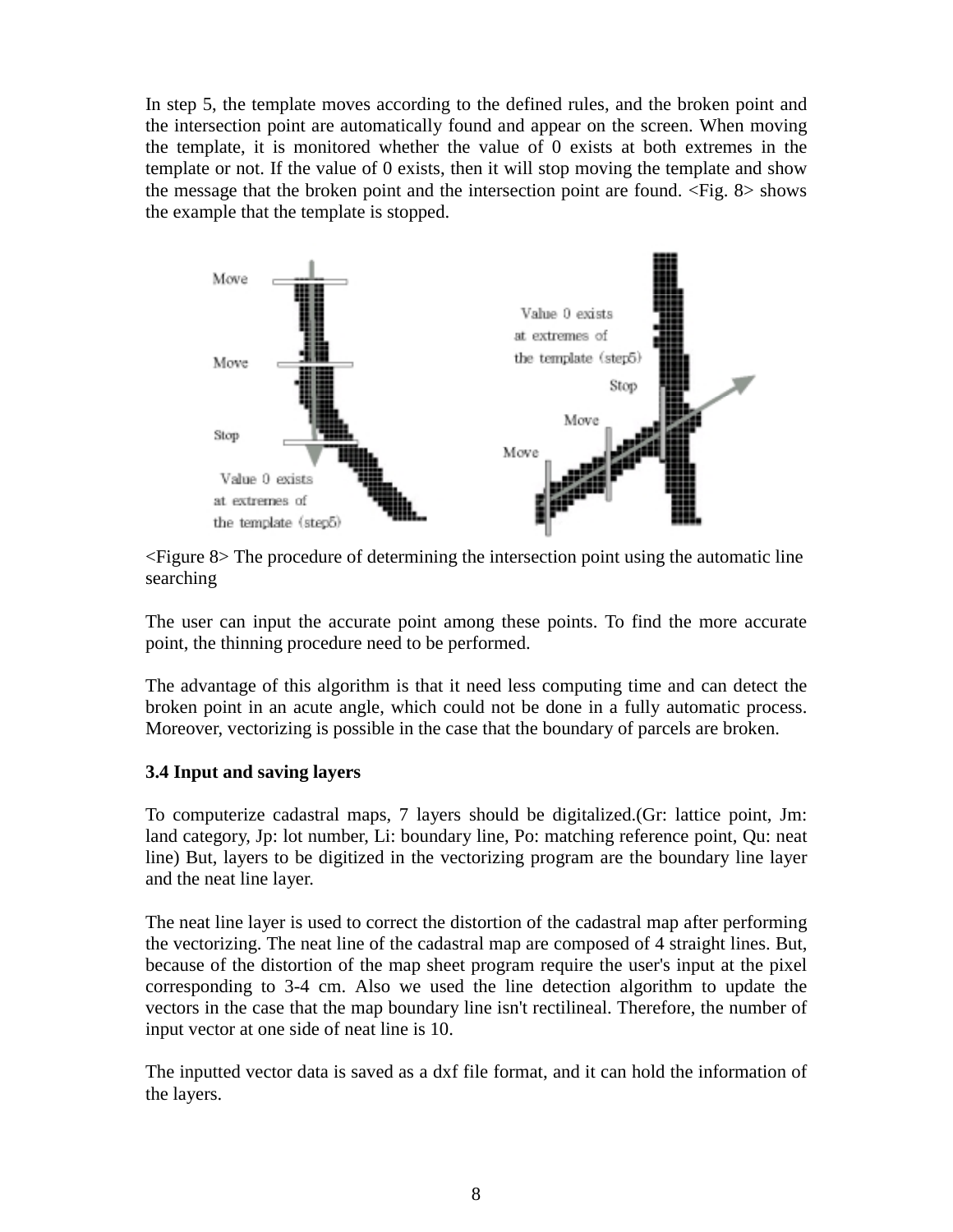## **4. TEST OF THE ACCURACY AND THE EFFICIENCY.**



<Figure 9> The scanned cadastral map and Output dxf file

To test the accuracy and the efficiency of the developed program in this study, the vectorizing method using the developed software was compared with the screen digitizing method using the autocad program. Comparison with the fully automatic vectorizing method couldn't be performed because the number of vectors and the accuracy of the automatic vectorizing method were variable.

The result of the test is as followings. The computer system equipped the Pentium II - 233MHz CPU and 128 MB RAM was used. The map was scanned at the resolution of 400 dpi and the size of a scanned map was  $8000\times6700$  pixels.

### **4.1 Comparison between these vectorizing methods**

Because these methods are mainly based on the screen digitizing, the accuracy test among these methods is the matter of the operator's sincerity and skill, not the method itself. Therefore, we just performed the comparison among these methods in the aspect of efficiency.

<Table 1> shows the result of the comparison. There were no differences in inputting layers of the map boundary lines. But, using the developed software we could input the map boundary lines at the same interval, and could input the map boundary lines effectively even if the map boundary lines were distorted. And, when inputting the layers of the boundary lines, we could save time(approximately 30 minutes) using the developed software. This means that the operator's charge could be reduced. because the pointer was located within less than 1-2 pixels from the center of the parcel boundary lines.

Consequently, there is no problem in the accuracy. And we could save 30 minutes for the processing.

### **4.2 The accuracy of the vectorizing.**

When computerizing the cadastral map, the most impotent issue is the error between the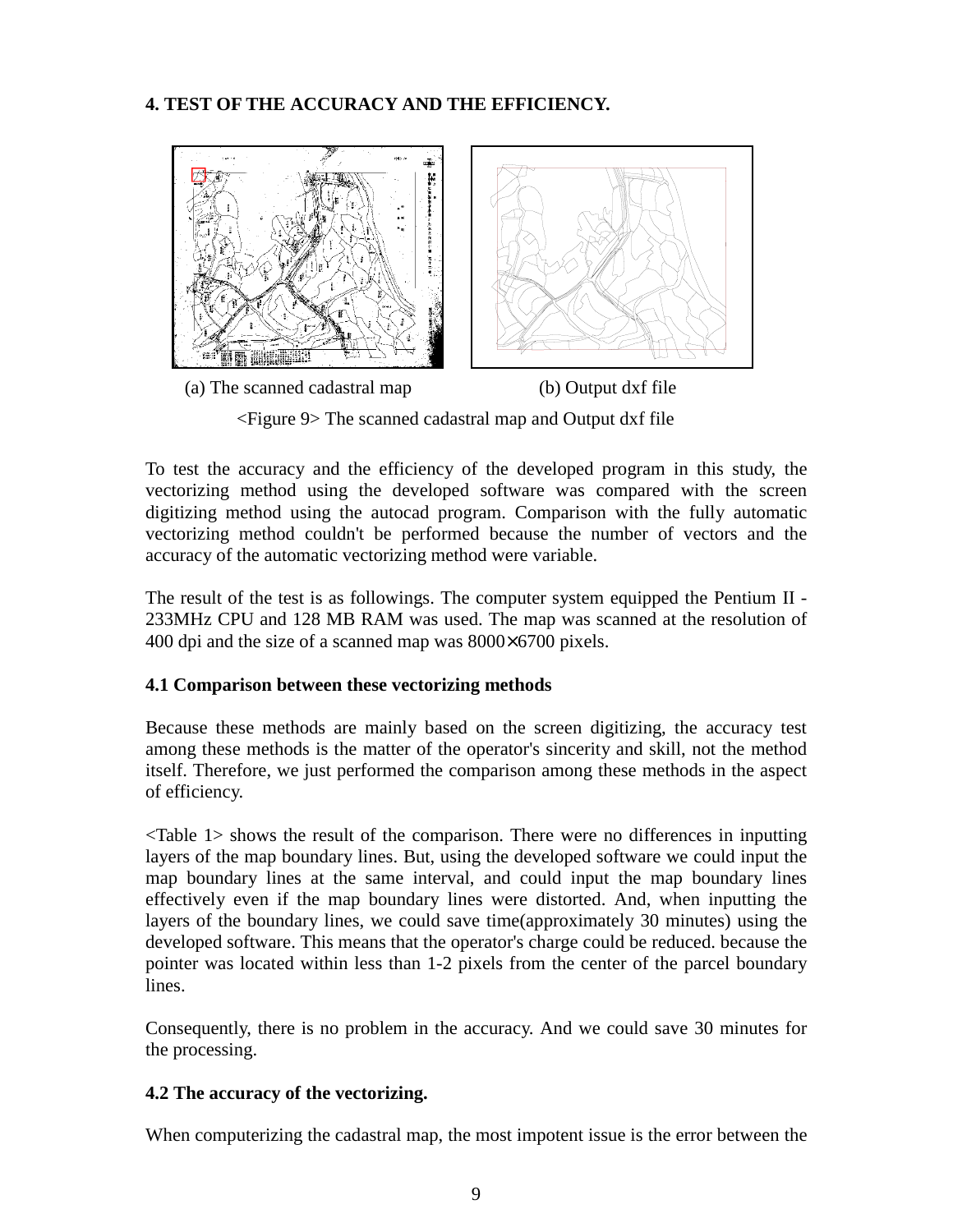raw data(the cadastral map) and the digital data(the result of vectorizing). As the vetorizing method, the expression of the accuracy is different. In the manual input method, the visual interpretation technique has been used. But, when we use the raster file scanned from the cadastral map sheet, the accuracy should be examined in three aspects like followings.

| Layer         | The screen digitizing |                     | The developed software |                      |
|---------------|-----------------------|---------------------|------------------------|----------------------|
|               | Input time            | Remarks             | Input time             | Remarks              |
| The map       | 15 min.               | Forming the vectors | $10 \text{ min.}$      | Forming the vectors  |
| neat lines    |                       | of                  |                        | οf                   |
|               |                       | map neat lines at   |                        | map boundary lines   |
|               |                       | non-uniform         |                        | at                   |
|               |                       | intervals           |                        | uniform intervals    |
| The boundary  | 150 min.              | Generate the red-   | 120 min.               | The operator can     |
| lines         |                       | tape formalities    |                        | perform the job      |
|               |                       | such as expansion   |                        | more                 |
|               |                       | and reduction       |                        | convenient because   |
|               |                       | The operator moves  |                        | the pointer is       |
|               |                       | the pointer         |                        | located              |
|               |                       | manually            |                        | automatically        |
|               |                       | around the parcel   |                        | around               |
|               |                       | boundary            |                        | the parcel boundary  |
| Line thinning |                       |                     | $(35 \text{ min.})$    | Excluded in the the  |
|               |                       |                     |                        | time required        |
|               |                       |                     |                        | because it can be    |
|               |                       |                     |                        | processed in a batch |
|               |                       |                     |                        | mode                 |
| Total         | 165 min.              |                     | 130min.                |                      |

<Table 1> Comparison between these vectorizing methods

the accuracy between the cadastral map and the raster file.

the accuracy between the raster file and the input vector file using this raster file.

the accuracy between the cadastral map and the input vector file.

Among these, the first is related the accuracy of a scanner. Generally, the drum scanner is better than the flat bed scanner. But, the drum scanner can't be used in digitizing the cadastral map because the cadastral map is made from the aluminum kent paper or the Korean paper. Also, when we use the flat bed scanner, there is the problem that the size of the flat bed scanner does not match with the size of the cadastral map. But, these problems can be solved because the accuracy and the size of a flat bed scanner are increased recently.

Secondary, aspect of the accuracy is dependent on the operator's character, career, and etc.. Therefore, the accuracy can't be tested from this point of view. When we digitize the cadastral map with the developed software, the thickness of lines in the cadastral map is approximately 3 pixels. If we have a mistake in inputting the center point, the error of 1 pixel will be occurred in the x, y direction. It can be calculated as the distance on the map sheet. The value is 0.0898(mm).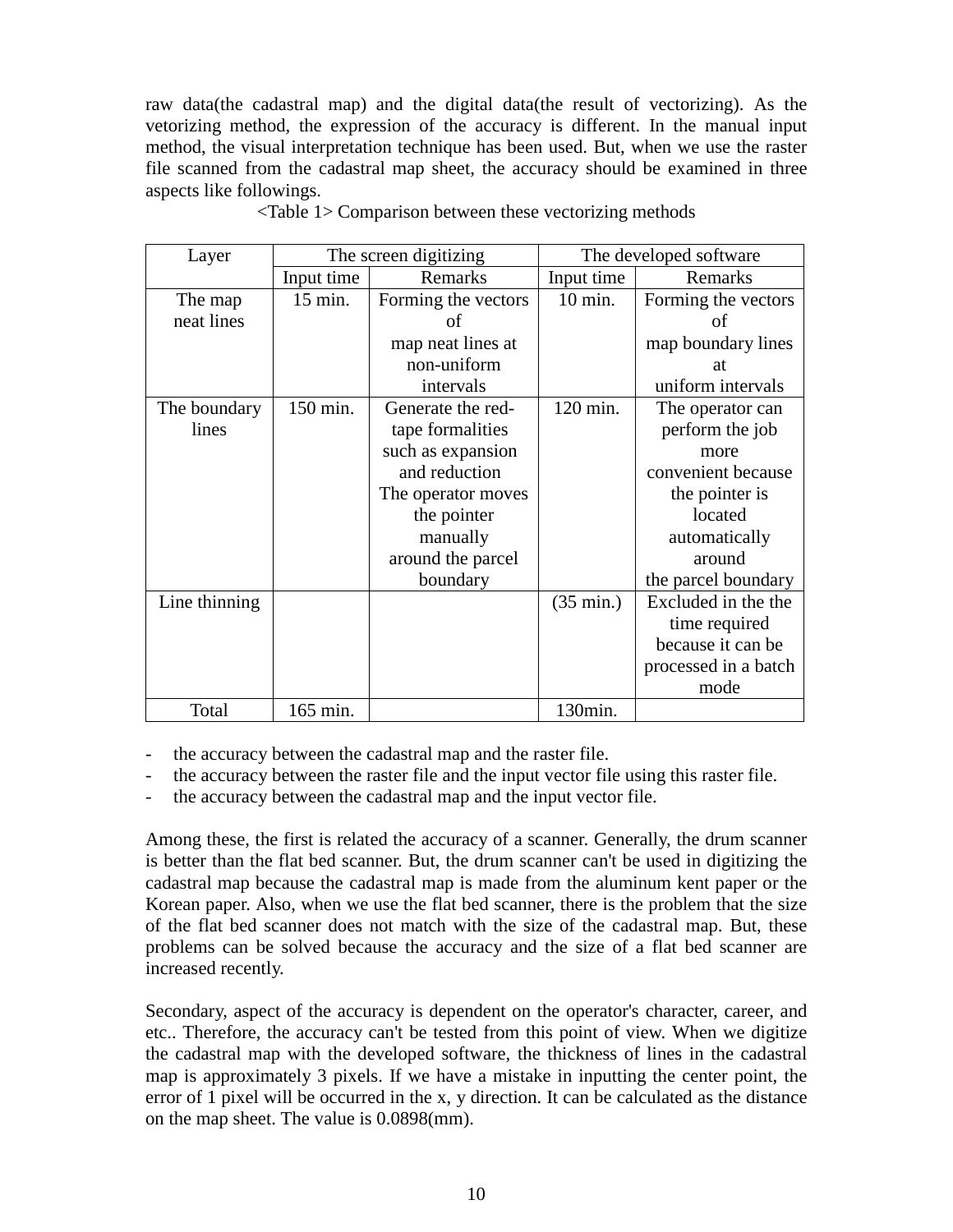It is less than the limit of the allowable drawing error(0.2mm) which is generally used in a map drawing. Also, it is less than the resolution of the automatic drawing instrument(0.1mm) in a digital map. Therefore, there will be no problem if there is no mistake of an operator.

Finally, the accuracy between the cadastral map and the vector file is determined by the first and the second accuracy. So, if there is no problem at the first and second accuracy, there will be no problem at the third aspect of the accuracy.

# **5. CONCLUSION AND FURTHER RESEARCH**

The main issue of digitizing the cadastral map is how we can input the cadastral map correctly and efficiently.

The methods to make up for the weak point of the manual input method are the screen digitizing method and the automatic input method. A strong point of these two methods is not transforming the raw data, because these methods are operated after scanning the cadastral map. But the screen digitizing method is not more efficient in reducing the input time than the manual input method. The automatic input method produces different positions and numbers of vectors, and sometimes, it is difficult to be applied according to the condition of maps. So, these two methods can't be adopted for efficient digitizing of the cadastral map. Especially, there was an attempt to use the automatic input method as a tool for digitizing the cadastral map, but the automatic input method couldn't be applied, because the cadastral map is related with the right of property, and cannot allow for the error.

In this study, we developed the hybrid vectorizing software to enhance the deficiency of the analogue methods and to ensure the accuracy of the cadastral maps. The hybrid vectorizing adopted a screen-digitizing as a protype and automated the procedure of searching the intersection of lines with efficiency. We developed and applied the new line searching algorithm suitable for the cadastral map, and added some functions to give an operator convenience at the screen digitizing task.

The result of developed software was found that there are no vectorized lines which are exceed map boundaries in the visual interpretation. So it is same as the screen digitigizing method in the accuracy. Also, we test the efficiency by comparing the software developed in this study with the screen digitizing method using the AutoCad program. As a result, we can save 35 minutes using this software.

As the output of this software is dxf formatted not including topology, the further study about the topological product should be progressed. From this, we can use the cadastral map efficiently and can construct the integrated land information system based on it. Only if this process accomplished, we can use the cadastral map efficiently as the base map on GIS.

### **ACKNOWLEDGEMENT**

This research is performed by the project of "Development of Expert System that contains Expansion-Shrinkage Correction, Map Matching Correction and Quality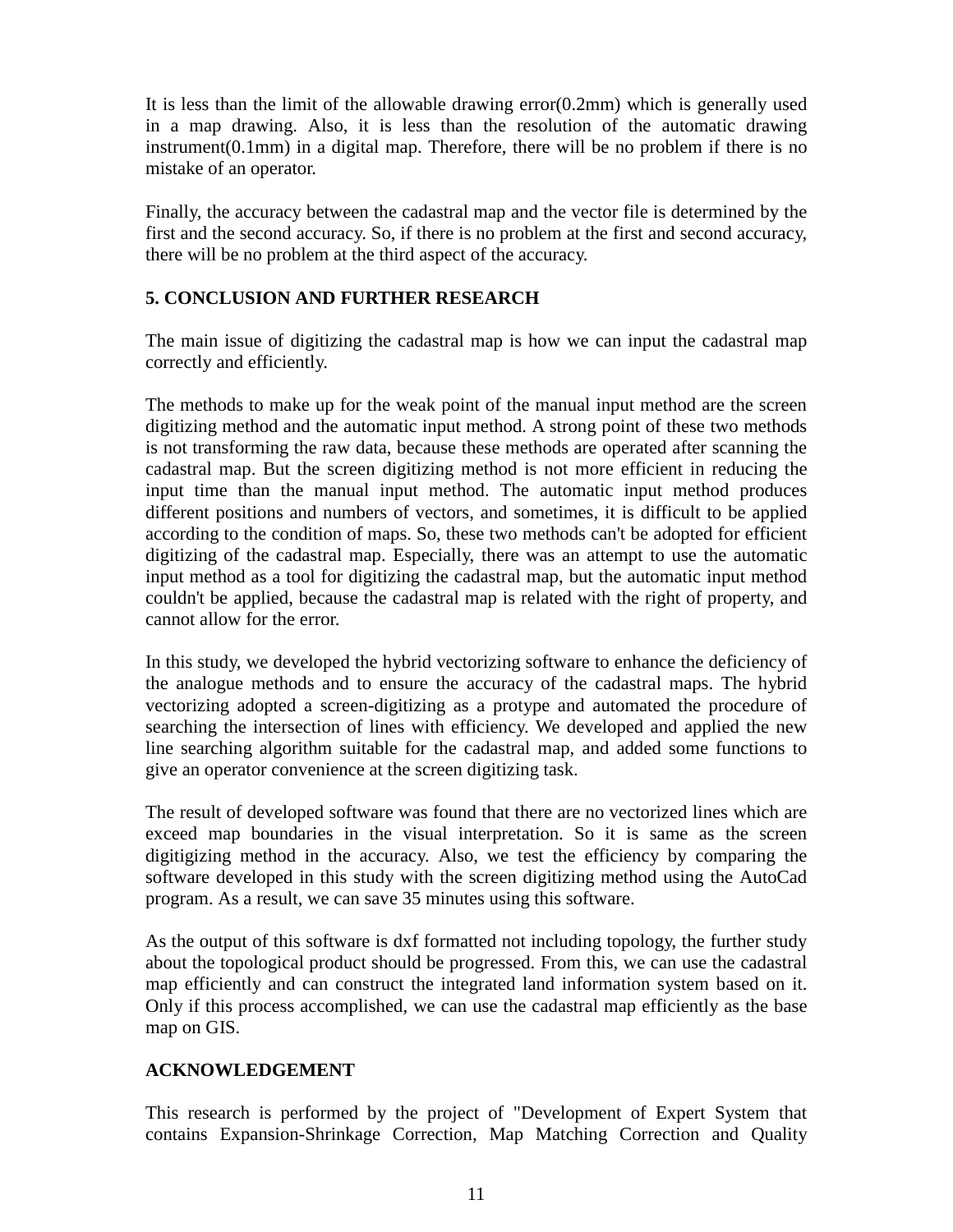Examinations for Computerization of cadastral map", sponsored by Ministry of Science & Technology of Korea.

#### **REFERENCES**

1. Ministry of Science & Technology of Korea , 1998, Development of Expert System that contains Expansion-Shrinkage Correction, Map Matching Correction and Quality Examinations for Computerization of cadastral map , pp. 79-81.

2. Korea Cadastral Survey Corporation, 1987, A Study on the Cadastral Map Revise, p. 46.

3. Baek Seung-Chul, 1994, A Study on the Cadastral Map Re-production by Scanning, Master's Thesis, Chongju University.

4. Research Institute of Computer, Information & Communication, Busan National University , 1998, Development of a Vectoring Software for Printed Maps,

5. Seoul Development Institute, 1993, The Study of Seoul City Implementing City-wide GISs, Seoul Development Institute, 93-R-25.

6. Han Nak-hee, Rhee Phil-Kyu, 1996, Parallel Thinning Algorithm using Weighted-Value, Korea Journal of Cognitive Science, Vol.7, No.1, pp. 5-35.

#### **CONTACT**

Byoungjun Seo Ph. D. Course, Researcher Department of Civil, Urban & Geo-Systems Engineering Seoul National University Shillim Dong Gwanak Gu Seoul KOREA Tel. + 82 2 880 7371 Fax + 82 2 889 0032 E-mail: cttrap@chollian.net

Jaejoon Jeong Ph. D. Course, Researcher Department of Civil, Urban & Geo-Systems Engineering Seoul National University Shillim Dong Gwanak Gu Seoul KOREA Fax + 82 2 889 0032 E-mail: hayoon@chollian.net